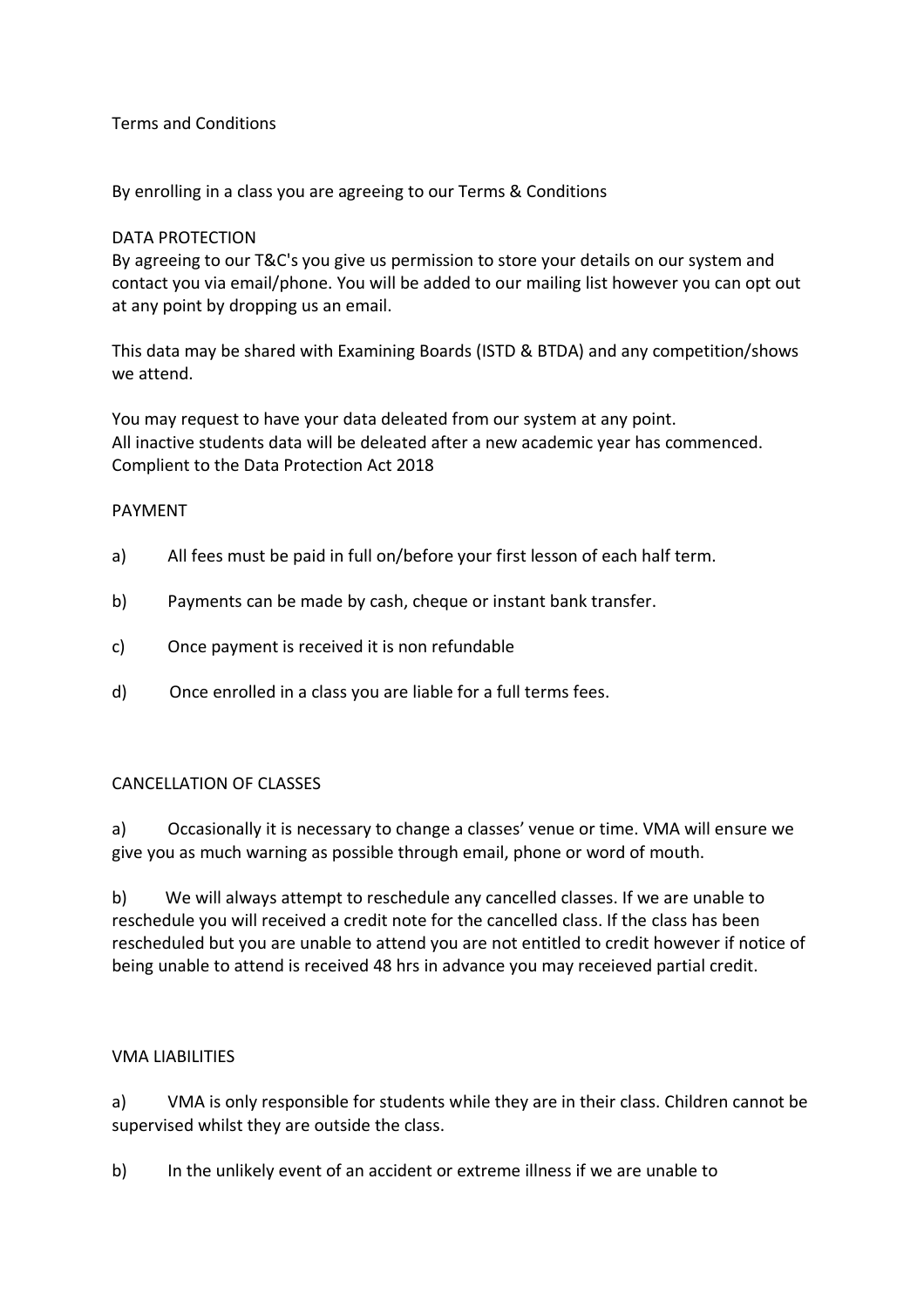contact parents/guardians we will act in loco parentis and take the appropriate action.

## VMA's REQUIREMENTS

a) Due to the nature of the performing arts sometimes physical corrections are necessary. This is always done with the utmost care and professionalism.

# RESPONSIBILITIES OF THE PARENT/GUARDIAN

a) These terms and conditions, and any enrolment forms you have signed, constitute an agreement between you and us in connection to classes or any services superseding any prior agreement.

b) Attendance at class is deemed to be acceptance of the current Terms and Conditions.

c) It is the parent/guardians responsibility to notify VMA of any injury or illness that will affect your child's participation in class.

d) In the event we feel you breech these Terms and Conditions or that your child is either disruptive to either VMA staff or another pupil, we reserve the right to exclude them from their class/classes.

e) Photographs or video footage of pupils may be used for the school website or any other advertising connected with VMA. If you do not wish for your child image to be used in these purposes, you must inform VMA in writing.

f) Photographs or video footage of pupils may be taken by parents for their own personal use but this must, under no circumstances be shared online or on any social networking sites.

g) Once enrolled for the term you are eligible to pay the fees for the whole term.

h) Parents should not contact VMA teachers direct. All bookings and messages should be made via the VMA Website, VMA Social Media and offical email addresses

## UNIFORM RULES

a) The correct uniform must be worn to all classes, events and rehearsals.

b) Hair must be tied back neatly